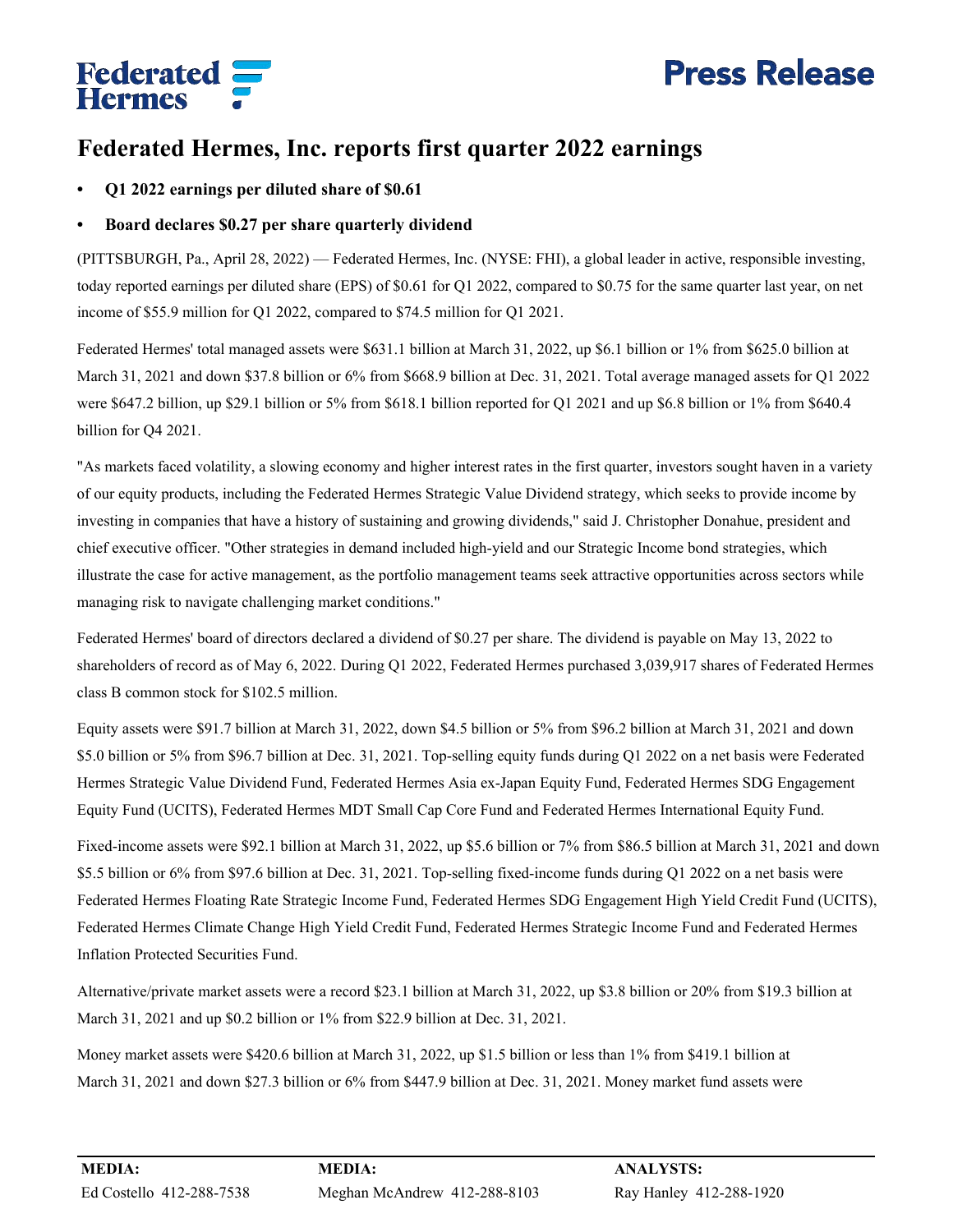### **Financial Summary**

# *Q1 2022 vs. Q1 2021*

Revenue decreased \$16.4 million or 5% primarily due to a decrease in revenue due to lower average equity assets. This decrease was partially offset by a decrease in voluntary fee waivers related to certain money market funds in order for those funds to maintain positive or zero net yields (voluntary yield-related fee waivers).

During Q1 2022, Federated Hermes derived 72% of its revenue from long-term assets (45% from equity, 18% from fixedincome and 9% from alternative/private markets and multi-asset), 27% from money market assets, and 1% from sources other than managed assets.

Operating expenses decreased \$2.9 million or 1% primarily due to decreased compensation and related expense offset by an increase in distribution expense primarily due to an increase in third-party distribution-related expenses and lower voluntary yield-related fee waivers.

Nonoperating income (expenses), net decreased \$13.6 million primarily due to a decrease in the market value of investments in Q1 2022 as compared to an increase in the market value of investments in Q1 2021.

# *Q1 2022 vs. Q4 2021*

Revenue increased \$3.1 million or 1% primarily due to a decrease in voluntary yield-related fee waivers. This increase was partially offset by a decrease in revenue due to lower average equity assets and two fewer days in Q1 2022.

Operating expenses increased \$7.8 million or 3% resulting from increased compensation and related expense due primarily to higher incentive compensation as well as increased distribution expense primarily due to lower voluntary yield-related fee waivers. These increases were partially offset by lower advertising costs.

Nonoperating income (expenses), net decreased \$14.8 million due primarily to a decrease in the market value of investments in Q1 2022 as compared to an increase in the market value of investments in Q4 2021.

# *Impact of voluntary yield-related fee waivers*

During the three months ended March 31, 2022, voluntary yield-related fee waivers totaled \$75.8 million. These fee waivers were partially offset by related reductions in distribution expenses of \$57.5 million such that the net negative pre-tax impact to Federated Hermes was \$18.3 million for the three months ended March 31, 2022. During the three months ended March 31, 2021, voluntary yield-related fee waivers totaled \$83.1 million. These fee waivers were partially offset by related reductions in distribution expenses of \$61.4 million such that the net negative pre-tax impact to Federated Hermes was \$21.7 million for the three months ended March 31, 2021.

Short-term interest rates remained near historic lows during most of Q1 2022 as technical factors at the front end of the yield curve kept yields on short-term government securities—including repurchase agreements and Treasury bills—just above zero. Following the central bank's 0.25% interest rate increase in March 2022, market expectations are that the central bank will continue to raise interest rates multiple times throughout the remainder of 2022. The net negative impact on pre-tax income from voluntary yield-related fee waivers on money market mutual funds and certain separate accounts may be approximately \$1 million during Q2 2022. The amount of voluntary yield-related fee waivers can vary based on a number of factors, including,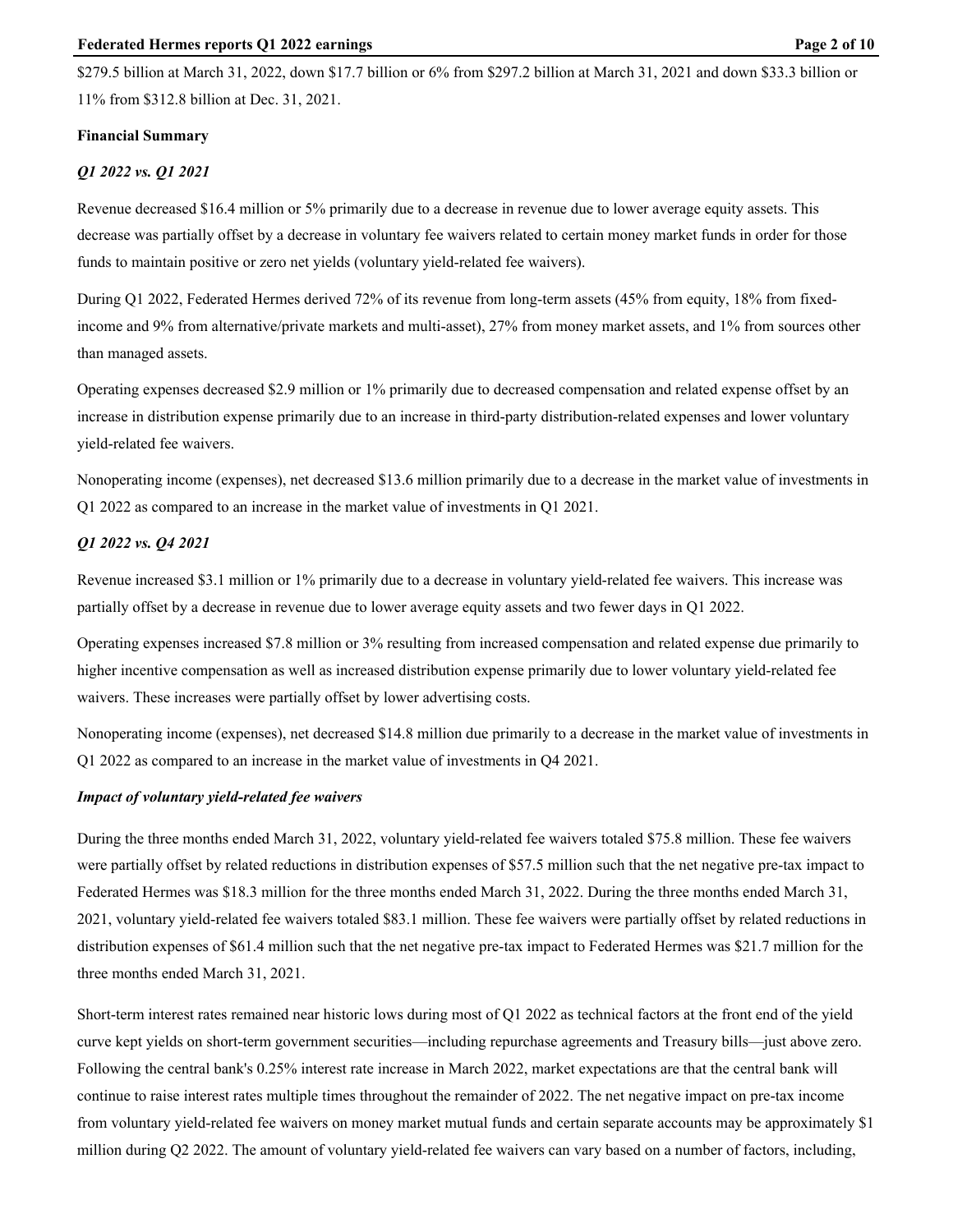#### **Federated Hermes reports Q1 2022 earnings Page 3 of 10** Page 3 of 10

among others, interest rates, yields, asset levels, asset flows and the ability of distributors to share in waivers. Any change in these factors can impact the amount and level of voluntary yield-related fee waivers, including in a material way.

Federated Hermes' level of business activity and financial results are dependent upon many factors, including market conditions, investment performance and investor behavior. These factors and others, including asset levels and mix, product sales and redemptions, market appreciation or depreciation, revenues, fee waivers, expenses and regulatory changes, can significantly impact Federated Hermes' business activity levels and financial results. Risk factors and uncertainties that can influence Federated Hermes' financial results are discussed in the company's annual and quarterly reports as filed with the Securities and Exchange Commission (SEC).

Federated Hermes will host an earnings conference call at 9 a.m. Eastern on April 29, 2022. Investors are invited to listen to the earnings teleconference by calling 877-545-0523 (domestic) or 973-528-0016 (international) prior to the 9 a.m. start time. To listen online, go to the Investor Relations section and the Analyst Information tab of [FederatedHermes.com](https://www.federatedhermes.com) at least 15 minutes prior to register and join the call. A replay will be available at approximately 12:30 p.m. Eastern on April 29, 2022. To access the telephone replay, dial 877-481-4010 (domestic) or 919-882-2331 (international) and enter access code 45193. The online replay will be available via [FederatedHermes.com](https://www.federatedhermes.com) for one year.

Federated Hermes, Inc. is a global leader in active, responsible investment management, with \$631.1 billion in assets under management<sup>1</sup>. We deliver investment solutions that help investors target a broad range of outcomes and provide equity, fixedincome, alternative/private markets, multi-asset and liquidity management strategies to more than 11,000 institutions and intermediaries worldwide. Our clients include corporations, government entities, insurance companies, foundations and endowments, banks and broker/dealers. Headquartered in Pittsburgh, Federated Hermes has nearly 2,000 employees in London, New York, Boston and offices worldwide.

Federated Hermes ranks in the top 7% of equity fund managers in the industry, the top 10% of fixed-income fund managers and the top 11% of money market fund managers<sup>2</sup>. Federated Hermes also ranks as the 10th-largest manager of model-delivered SMAs<sup>3</sup>. For more information, including an analyst presentation, visit [FederatedHermes.com](https://www.federatedhermes.com).

###

*1) As of March 31, 2022*

*2) ISS Market Intelligence (SIMFUND), March 31, 2022. Based on assets under management in open-end funds.* 

*3) Money Management Institute/Cerulli,Q4 2021.*

*Federated Securities Corp. is distributor of the Federated Hermes funds.*

Separately managed accounts are made available through Federated Global Investment Management Corp., Federated *Investment Counseling, Federated MDTA LLC, Hermes Fund Managers Ireland Limited, Hermes Investment Management Limited, and Hermes GPE LLP, each a registered investment advisor in one or more of the U.S., U.K. or Ireland.*

Certain statements in this press release, such as those related to performance, investor preferences and demand, asset flows, asset mix, interest rates, and fee waivers constitute or may constitute forward-looking statements, which involve known and unknown risks, uncertainties and other factors that may cause the actual results, levels of activity, performance or achievements of the company, or industry results, to be materially different from any future results, levels of activity, performance or achievements expressed or implied by such forward-looking statements. Other risks and uncertainties include the ability of the company to predict the level of fee waivers and expenses in future quarters, predict whether performance fees or carried interest will be earned and retained, and sustain product demand, asset flows and mix, which could vary significantly depending on various factors, such as market conditions, investment performance and investor behavior. Other risks and uncertainties include the risk factors discussed in the company's annual and quarterly reports as filed with the SEC. As a result, no assurance can be given as to future results, levels of activity, performance or achievements, and neither the company nor any other person assumes responsibility for the accuracy and completeness, or updating, of such statements in the future.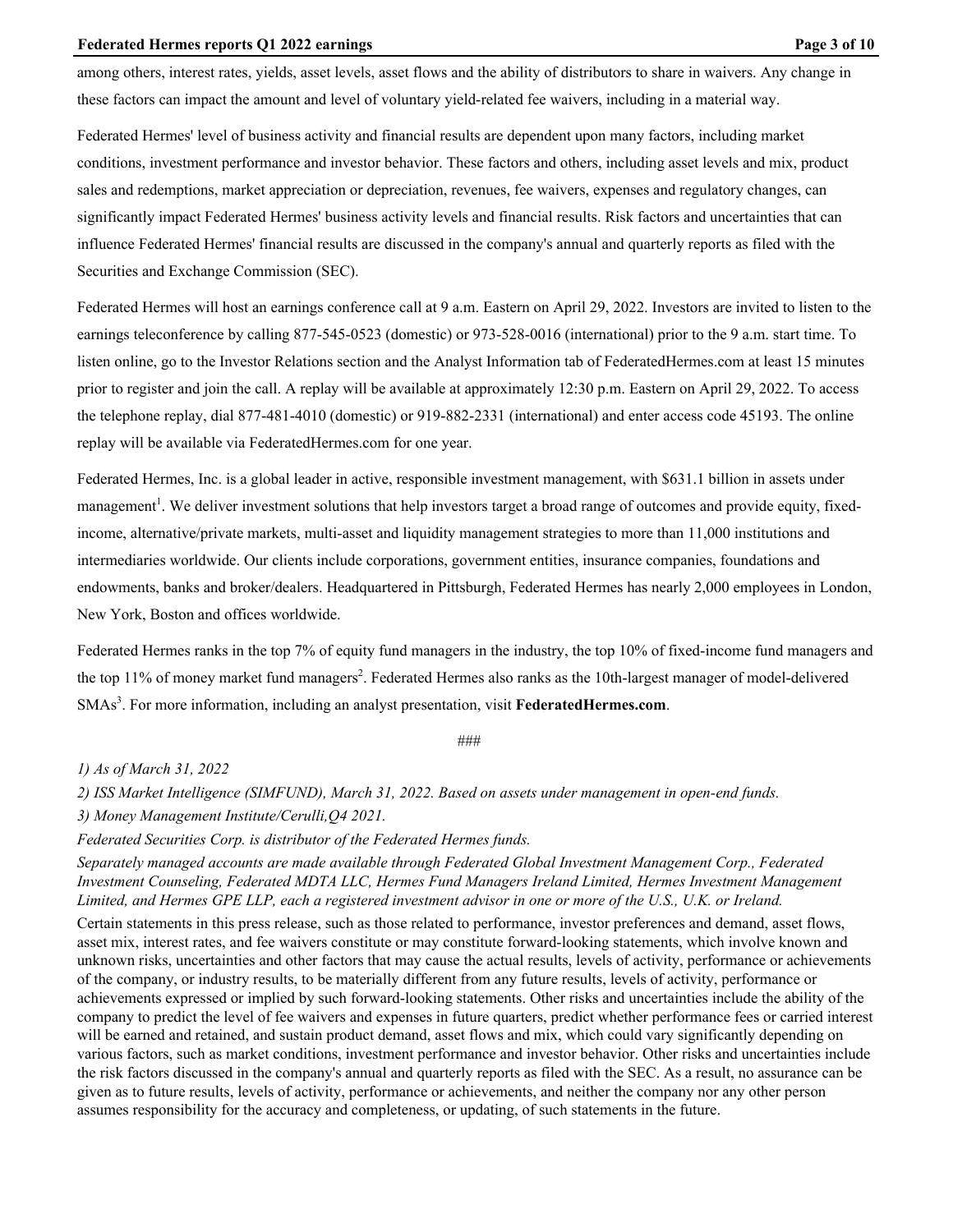## *Unaudited Condensed Consolidated Statements of Income*

*(in thousands, except per share data)*

|                                                                                         |             | <b>Quarter Ended</b>          |                 | $\frac{1}{2}$<br>Change<br>O1 2021 |                           | <b>Ouarter</b><br><b>Ended</b> | $\frac{0}{0}$<br>Change<br>Q4 2021 |  |
|-----------------------------------------------------------------------------------------|-------------|-------------------------------|-----------------|------------------------------------|---------------------------|--------------------------------|------------------------------------|--|
|                                                                                         |             | March 31, 2022 March 31, 2021 |                 | to Q1<br>2022                      |                           | Dec. 31, 2021                  | to Q1<br>2022                      |  |
| <b>Revenue</b>                                                                          |             |                               |                 |                                    |                           |                                |                                    |  |
| Investment advisory fees, net                                                           | \$          | 232,994 \$                    | 247,689         | $(6)\%$                            | $\boldsymbol{\mathsf{S}}$ | 223,796                        | $4\frac{9}{6}$                     |  |
| Administrative service fees, net-affiliates                                             |             | 73,507                        | 74,302          | (1)                                |                           | 77,734                         | (5)                                |  |
| Other service fees, net                                                                 |             | 18,263                        | 19,182          | (5)                                |                           | 20,115                         | (9)                                |  |
| <b>Total Revenue</b>                                                                    |             | 324,764                       | 341,173         | (5)                                |                           | 321,645                        | $\mathbf{1}$                       |  |
|                                                                                         |             |                               |                 |                                    |                           |                                |                                    |  |
| <b>Operating Expenses</b>                                                               |             |                               |                 |                                    |                           |                                |                                    |  |
| Compensation and related<br>Distribution                                                |             | 133,965                       | 143,620         | (7)                                |                           | 124,107                        | 8                                  |  |
|                                                                                         |             | 48,562<br>19,494              | 44,389          | 9<br>5                             |                           | 39,894                         | 22                                 |  |
| Systems and communications<br>Professional service fees                                 |             |                               | 18,594          |                                    |                           | 19,343                         | -1                                 |  |
| Office and occupancy                                                                    |             | 13,468                        | 14,636          | (8)                                |                           | 16,279                         | (17)<br>$\mathbf{1}$               |  |
| Advertising and promotional                                                             |             | 11,322<br>2,732               | 11,240<br>2,824 | 1<br>(3)                           |                           | 11,215<br>9,493                | (71)                               |  |
| Travel and related                                                                      |             | 1,795                         | 296             | NM                                 |                           | 2,499                          | (28)                               |  |
| Other                                                                                   |             | 9,477                         | 8,096           | 17                                 |                           | 10,232                         | (7)                                |  |
| <b>Total Operating Expenses</b>                                                         |             | 240,815                       | 243,695         | (1)                                |                           | 233,062                        | $\mathfrak{Z}$                     |  |
| Operating Income                                                                        |             | 83,949                        | 97,478          | (14)                               |                           | 88,583                         | (5)                                |  |
|                                                                                         |             |                               |                 |                                    |                           |                                |                                    |  |
| <b>Nonoperating Income (Expenses)</b>                                                   |             |                               |                 |                                    |                           |                                |                                    |  |
| Investment income (loss), net                                                           |             | (10,602)                      | 2,011           | $\rm NM$                           |                           | 3,257                          | (426)                              |  |
| Debt expense                                                                            |             | (1,222)                       | (491)           | 149                                |                           | (472)                          | 159                                |  |
| Other, net                                                                              |             | 83                            | 345             | (76)                               |                           | 258                            | (68)                               |  |
| Total Nonoperating Income (Expenses), net                                               |             | (11, 741)                     | 1,865           | <b>NM</b>                          |                           | 3,043                          | (486)                              |  |
| Income before income taxes                                                              |             | 72,208                        | 99,343          | (27)                               |                           | 91,626                         | (21)                               |  |
| Income tax provision                                                                    |             | 17,611                        | 24,997          | (30)                               |                           | 20,629                         | (15)                               |  |
| Net income including the noncontrolling interests in<br>subsidiaries                    |             | 54,597                        | 74,346          | (27)                               |                           | 70,997                         | (23)                               |  |
| Less: Net income (loss) attributable to the<br>noncontrolling interests in subsidiaries |             | (1,266)                       | (138)           | <b>NM</b>                          |                           | 2.434                          | (152)                              |  |
| Net Income                                                                              | \$          | 55,863 \$                     | 74,484          | $(25)\%$ \$                        |                           | 68,563                         | $(19)\%$                           |  |
|                                                                                         |             |                               |                 |                                    |                           |                                |                                    |  |
| Amounts Attributable to Federated Hermes, Inc.                                          |             |                               |                 |                                    |                           |                                |                                    |  |
| Earnings Per Share <sup>1</sup>                                                         |             |                               |                 |                                    |                           |                                |                                    |  |
| <b>Basic and Diluted</b>                                                                | $\mathbb S$ | $0.61$ \$                     | 0.75            | $(19)%$ \$                         |                           | 0.71                           | $(14) \%$                          |  |
| <b>Weighted-Average Shares Outstanding</b>                                              |             |                               |                 |                                    |                           |                                |                                    |  |
| <b>Basic and Diluted</b>                                                                |             | 88,050                        | 95,218          |                                    |                           | 91,924                         |                                    |  |
| <b>Dividends Declared Per Share</b>                                                     | $\mathbb S$ | $0.27$ \$                     | 0.27            |                                    | $\mathbb{S}$              | 0.27                           |                                    |  |

*1) Unvested share-based awards that receive non-forfeitable dividend rights are deemed participating securities and are required to be considered in the computation of basic earnings per share under the "two-class method." As such, total net income of \$2.6 million, \$3.0 million and \$2.9 million available to unvested restricted Federated Hermes shareholders for the quarterly periods ended March 31, 2022, March 31, 2021 and Dec. 31, 2021, respectively, was excluded from the computation of basic earnings per share. In addition to the amounts excluded from the basic earnings per share calculation, the computation of diluted earnings per share for the quarterly periods ended March 31, 2021 and Dec. 31, 2021 excludes net income available to unvested shareholders of a nonpublic consolidated subsidiary.*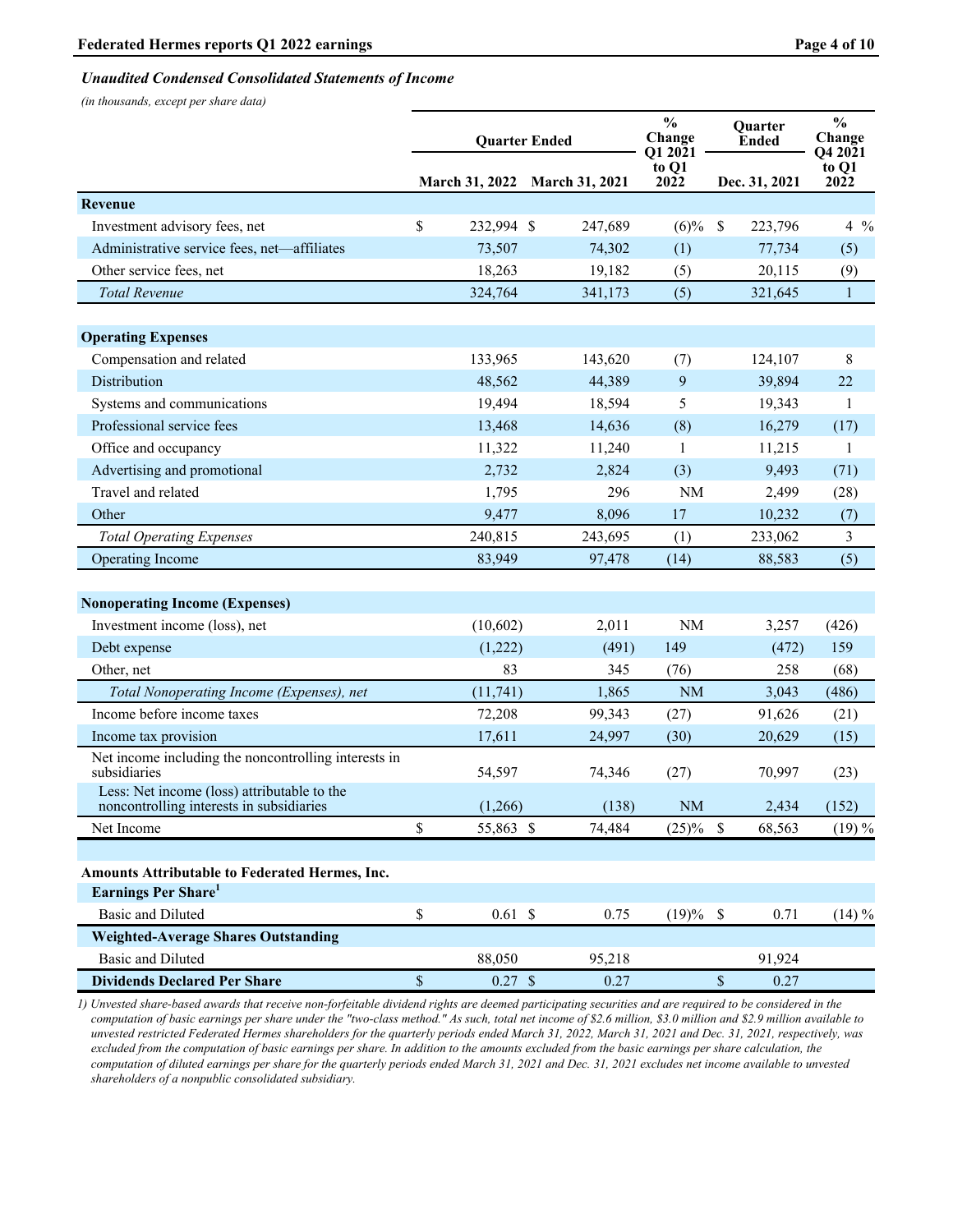# *Unaudited Condensed Consolidated Balance Sheets*

*(in thousands)*

|                                                                    | March 31, 2022     | Dec. 31, 2021 |
|--------------------------------------------------------------------|--------------------|---------------|
| <b>Assets</b>                                                      |                    |               |
| Cash and other investments                                         | \$<br>457,480 \$   | 426,674       |
| Other current assets                                               | 124,365            | 132,773       |
| Intangible assets, net, including goodwill                         | 1,253,451          | 1,270,080     |
| Other long-term assets                                             | 183,226            | 188,660       |
| Total Assets                                                       | \$<br>2,018,522 \$ | 2,018,187     |
|                                                                    |                    |               |
| <b>Liabilities, Redeemable Noncontrolling Interests and Equity</b> |                    |               |
| <b>Current liabilities</b>                                         | \$<br>180,973 \$   | 270,707       |
| Long-term debt                                                     | 397,383            | 223,350       |
| Other long-term liabilities                                        | 333,676            | 346,911       |
| Redeemable noncontrolling interests                                | 48,569             | 63,202        |
| Equity excluding treasury stock                                    | 1,652,727          | 1,652,481     |
| Treasury stock                                                     | (594, 806)         | (538, 464)    |
| Total Liabilities, Redeemable Noncontrolling Interests and Equity  | \$<br>2,018,522 \$ | 2,018,187     |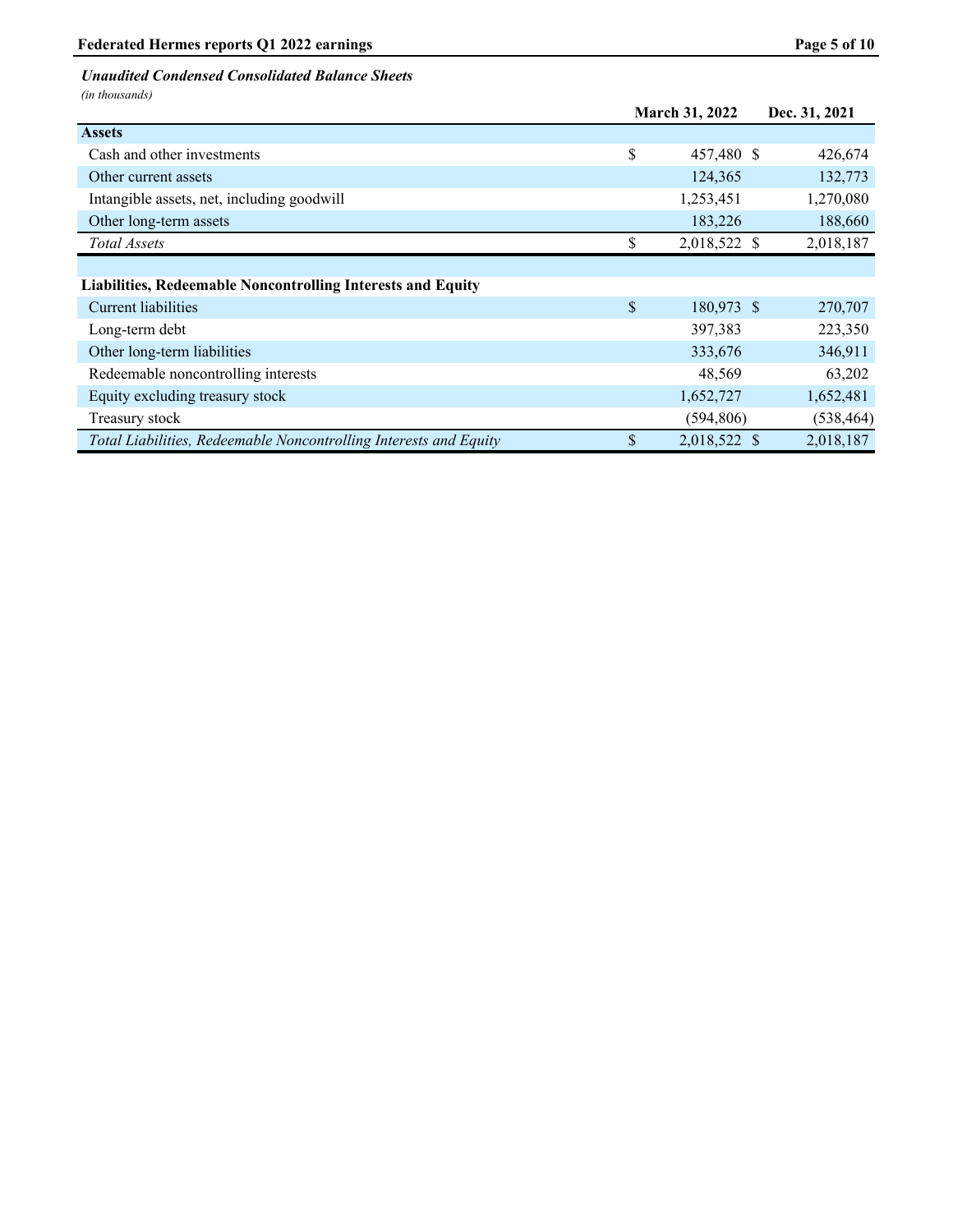# *Unaudited Changes in Long-Term Assets - By Asset Class*

| (in millions)                                     |                         |                      | <b>Quarter Ended</b> |                   |
|---------------------------------------------------|-------------------------|----------------------|----------------------|-------------------|
|                                                   |                         | March 31, 2022       | Dec. 31, 2021        | March 31, 2021    |
| <b>Equity</b>                                     |                         |                      |                      |                   |
| Beginning assets                                  | \$                      | 96,716 \$            | 97,425 \$            | 91,788            |
| Sales <sup>1</sup>                                |                         | 6,992                | 4,371                | 7,760             |
| Redemptions <sup>1</sup>                          |                         | (7,070)              | (7,106)              | (7, 164)          |
| Net sales (redemptions) <sup>1</sup>              |                         | (78)                 | (2,735)              | 596               |
| Net exchanges                                     |                         | (174)                | (2)                  | 32                |
| Impact of foreign exchange <sup>2</sup>           |                         | (454)                | (162)                | (595)             |
| Market gains and $(\text{losses})^3$              |                         | (4, 334)             | 2,190                | 4,349             |
| Ending assets                                     | \$                      | 91,676 \$            | 96,716 \$            | 96,170            |
| <b>Fixed Income</b>                               |                         |                      |                      |                   |
| Beginning assets                                  | \$                      | 97,550 \$            | 97,226 \$            | 84,277            |
| Sales <sup>1</sup>                                |                         | 7,424                | 7,920                | 11,187            |
| Redemptions <sup>1</sup>                          |                         | (9, 437)             | (7, 438)             | (8, 284)          |
| Net sales (redemptions) <sup>1</sup>              |                         | (2,013)              | 482                  | 2,903             |
| Net exchanges                                     |                         | 146                  | (23)                 | (44)              |
| Impact of foreign exchange <sup>2</sup>           |                         | (104)                | (9)                  | (60)              |
| Market gains and $(\text{losses})^3$              |                         | (3, 433)             | (126)                | (612)             |
| <b>Ending</b> assets                              | $\mathbb{S}$            | 92,146 \$            | $97,550$ \$          | 86,464            |
| <b>Alternative/Private Markets</b>                |                         |                      |                      |                   |
| Beginning assets                                  | \$                      | 22,920 \$            | 22,064 \$            | 19,084            |
| Sales <sup>1</sup>                                |                         | 644                  | 1,696                | 478               |
| Redemptions <sup>1</sup>                          |                         | (505)                | (1,460)              | (631)             |
| Net sales (redemptions) $1$                       |                         | 139                  | 236                  | (153)             |
| Net exchanges                                     |                         | $\mathbf{0}$         | $\boldsymbol{0}$     | (1)               |
| Impact of foreign exchange <sup>2</sup>           |                         | (637)                | 107                  | 139               |
| Market gains and $(\text{losses})^3$              |                         | 687                  | 513                  | 232               |
| Ending assets                                     | $\overline{\$}$         | 23,109 \$            | 22,920 \$            | 19,301            |
|                                                   |                         |                      |                      |                   |
| Multi-asset<br>Beginning assets                   | \$                      | 3,780 \$             | $3,692$ \$           |                   |
| Sales <sup>1</sup>                                |                         | 74                   | 75                   | 3,948<br>67       |
| Redemptions <sup>1</sup>                          |                         |                      | (119)                |                   |
| Net sales (redemptions) $1$                       |                         | (132)<br>(58)        | (44)                 | (170)<br>(103)    |
| Net exchanges                                     |                         | 5                    | 14                   | 5                 |
| Impact of foreign exchange <sup>2</sup>           |                         | $\boldsymbol{0}$     | $\mathbf{0}$         | (1)               |
| Market gains and (losses) <sup>3</sup>            |                         | (172)                | 118                  | 132               |
| Ending assets                                     | $\overline{\mathbb{S}}$ | $3,555$ \$           | 3,780 \$             | 3,981             |
|                                                   |                         |                      |                      |                   |
| <b>Total Long-term Assets</b><br>Beginning assets | \$                      | 220,966 \$           | 220,407 \$           | 199,097           |
| Sales <sup>1</sup>                                |                         | 15,134               | 14,062               | 19,492            |
| Redemptions <sup>1</sup>                          |                         |                      |                      |                   |
| Net sales (redemptions) <sup>1</sup>              |                         | (17, 144)<br>(2,010) | (16, 123)<br>(2,061) | (16,249)<br>3,243 |
| Net exchanges                                     |                         | (23)                 | (11)                 | (8)               |
| Impact of foreign exchange <sup>2</sup>           |                         | (1, 195)             | (64)                 | (517)             |
| Market gains and $(losses)^3$                     |                         | (7,252)              | 2,695                | 4,101             |
| <b>Ending</b> assets                              | $\mathbb{S}$            | 210,486 \$           | 220,966 \$           | 205,916           |
|                                                   |                         |                      |                      |                   |

*1) For certain accounts, Sales and Redemptions are calculated as the remaining difference between beginning and ending assets after the calculation of total investment return. 2) Reflects the impact of translating non-U.S. dollar denominated AUM into U.S. dollars for reporting purposes.*

*3) Reflects the approximate changes in the fair value of the securities held by portfolios and, to a lesser extent, reinvested dividends, distributions and net investment income.*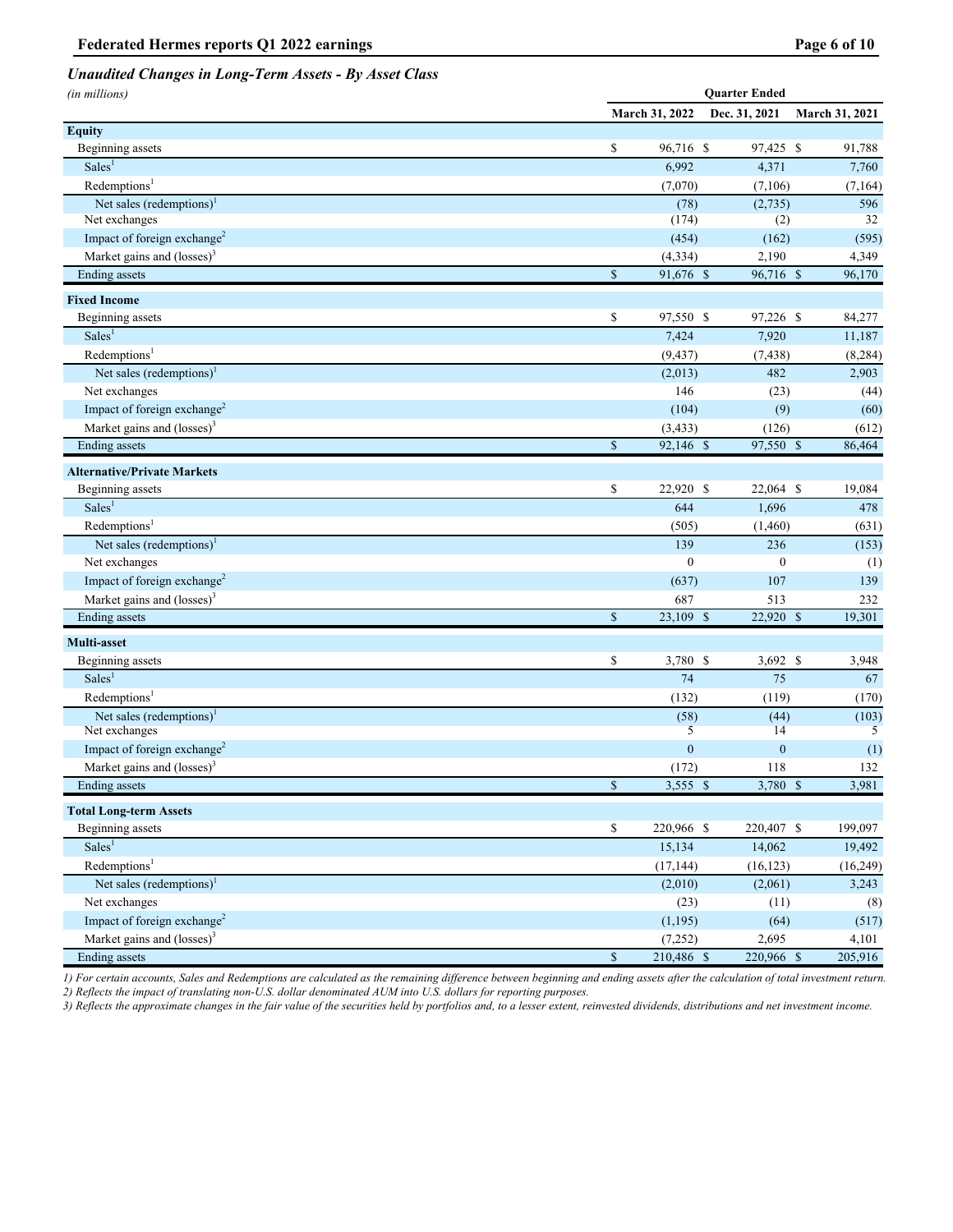## *Unaudited Changes in Long-Term Assets - By Asset Class and Product Type*

*(in millions)*

|                                         |               |           |  |                                   |  |           |  |                                                |    | <b>Ouarter Ended</b> |               |                       |  |          |  |                                   |                          |    |                                   |
|-----------------------------------------|---------------|-----------|--|-----------------------------------|--|-----------|--|------------------------------------------------|----|----------------------|---------------|-----------------------|--|----------|--|-----------------------------------|--------------------------|----|-----------------------------------|
|                                         |               |           |  |                                   |  |           |  |                                                |    | March 31, 2022       |               |                       |  |          |  |                                   |                          |    |                                   |
|                                         | <b>Equity</b> |           |  | <b>Fixed Income</b>               |  |           |  | <b>Alternative / Private</b><br><b>Markets</b> |    |                      |               | Multi-asset           |  |          |  | Total                             |                          |    |                                   |
|                                         |               | Funds     |  | Separate<br>Accounts <sup>'</sup> |  | Funds     |  | Separate<br>Accounts'                          |    | Funds                |               | Separate<br>Accounts' |  | Funds    |  | Separate<br>Accounts <sup>1</sup> | Funds <sup>-</sup>       |    | Separate<br>Accounts <sup>1</sup> |
| Beginning assets                        |               | 57,036 \$ |  | $39,680$ S                        |  | 59,862 \$ |  | 37,688                                         | -S | 14,788               | <sup>\$</sup> | $8,132$   \$          |  | 3,608 \$ |  | 172                               | $\frac{1}{2}$ \$ 135,294 | -S | 85,672                            |
| <b>Sales</b>                            |               | 3,960     |  | 3,032                             |  | 5,429     |  | 1,995                                          |    | 395                  |               | 249                   |  | 73       |  |                                   | 9,857                    |    | 5,277                             |
| Redemptions                             |               | (4,118)   |  | (2,952)                           |  | (8, 422)  |  | (1,015)                                        |    | (436)                |               | (69)                  |  | (128)    |  | (4)                               | (13, 104)                |    | (4,040)                           |
| Net sales (redemptions)                 |               | (158)     |  | 80                                |  | (2,993)   |  | 980                                            |    | (41)                 |               | 180                   |  | (55)     |  | (3)                               | (3,247)                  |    | 1,237                             |
| Net exchanges                           |               | (174)     |  | $\mathbf{0}$                      |  | 148       |  | (2)                                            |    | $\theta$             |               | $\mathbf{0}$          |  | 5        |  | $\overline{0}$                    | (21)                     |    | (2)                               |
| Impact of foreign exchange <sup>2</sup> |               | (290)     |  | (164)                             |  | (79)      |  | (25)                                           |    | (397)                |               | (240)                 |  | $\theta$ |  |                                   | (766)                    |    | (429)                             |
| Market gains and $(losses)^3$           |               | (4,524)   |  | 190                               |  | (2,108)   |  | (1,325)                                        |    | 497                  |               | 190                   |  | (157)    |  | (15)                              | (6.292)                  |    | (960)                             |
| Ending assets                           |               | 51,890 \$ |  | $39,786$ S                        |  | 54,830 \$ |  | $37,316$ S                                     |    | 14,847               |               | $8,262$ S             |  | 3,401 \$ |  | 154                               | $\frac{1}{2}$ 124,968    | -S | 85,518                            |

*1) Includes separately managed accounts, institutional accounts, certain sub-advised funds and other managed products. For certain accounts, Sales and Redemptions are calculated as the remaining difference between beginning and ending assets after the calculation of total investment return.*

*2) Reflects the impact of translating non-U.S. dollar denominated AUM into U.S. dollars for reporting purposes.*

*3) Reflects the approximate changes in the fair value of the securities held by portfolios and, to a lesser extent, reinvested dividends, distributions and net investment income.*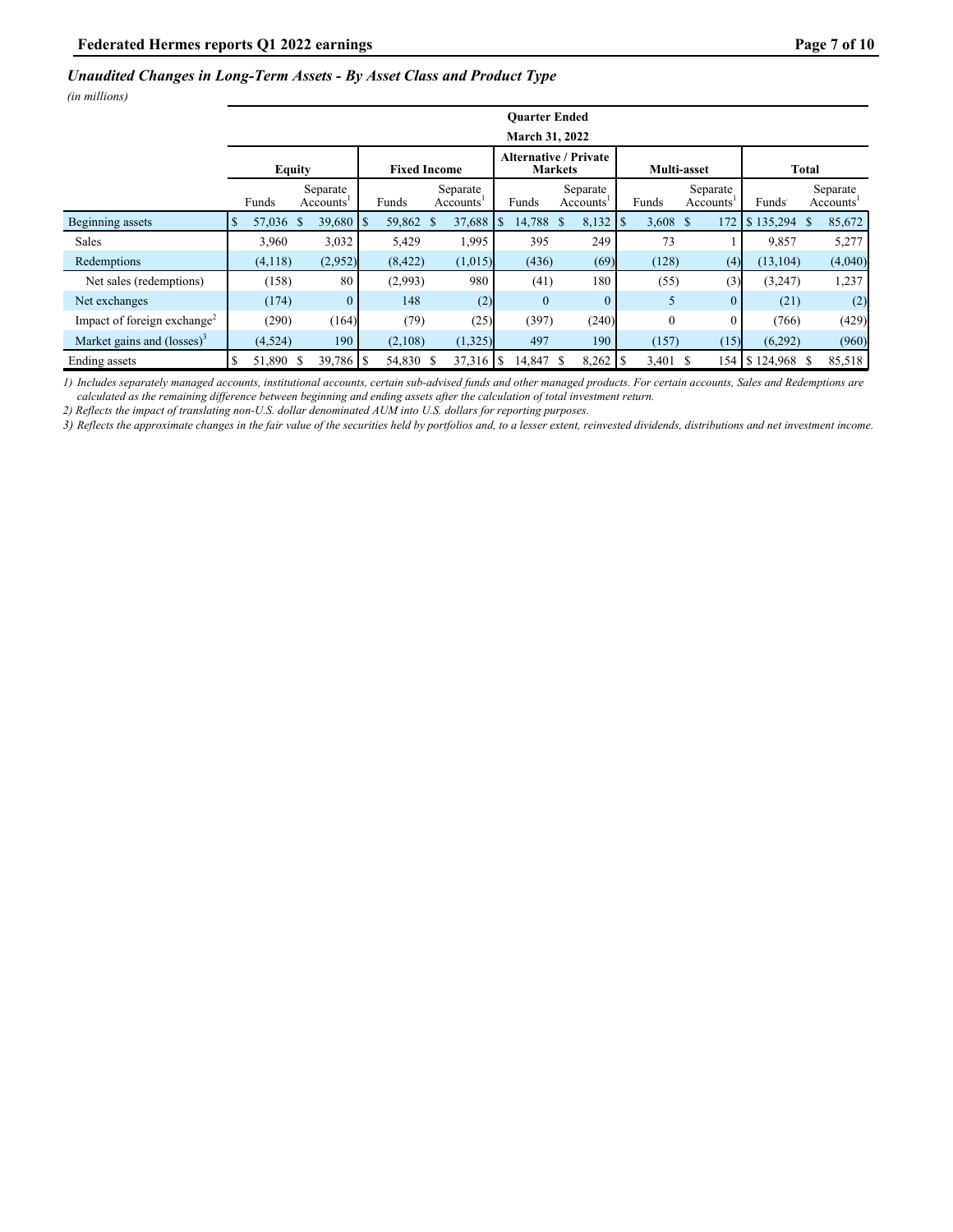# *Unaudited Changes in Long-Term Assets - By Product Type*

*(in millions)* **Quarter Ended**

|                                                  |             | March 31, 2022 | Dec. 31, 2021  | March 31, 2021 |
|--------------------------------------------------|-------------|----------------|----------------|----------------|
| <b>Total Fund Assets</b>                         |             |                |                |                |
| Beginning assets                                 | \$          | 135,294 \$     | 136,297 \$     | 123,713        |
| <b>Sales</b>                                     |             | 9,857          | 10,094         | 15,253         |
| Redemptions                                      |             | (13, 104)      | (11, 955)      | (11, 775)      |
| Net sales (redemptions)                          |             | (3,247)        | (1, 861)       | 3,478          |
| Net exchanges                                    |             | (21)           | (11)           | (412)          |
| Impact of foreign exchange <sup>1</sup>          |             | (766)          | $\overline{4}$ | (217)          |
| Market gains and $(\text{losses})^2$             |             | (6,292)        | 865            | 1,814          |
| <b>Ending</b> assets                             | $\mathbb S$ | $124,968$ \$   | 135,294 \$     | 128,376        |
| <b>Total Separate Account Assets<sup>3</sup></b> |             |                |                |                |
| Beginning assets                                 | \$          | 85,672 \$      | 84,110 \$      | 75,384         |
| Sales <sup>4</sup>                               |             | 5,277          | 3,968          | 4,239          |
| Redemptions <sup>4</sup>                         |             | (4,040)        | (4,168)        | (4, 474)       |
| Net sales (redemptions) <sup>4</sup>             |             | 1,237          | (200)          | (235)          |
| Net exchanges                                    |             | (2)            | $\mathbf{0}$   | 404            |
| Impact of foreign exchange <sup>1</sup>          |             | (429)          | (68)           | (300)          |
| Market gains and $(\text{losses})^2$             |             | (960)          | 1,830          | 2,287          |
| Ending assets                                    | $\mathbf S$ | 85,518 \$      | 85,672 \$      | 77,540         |
| <b>Total Long-term Assets<sup>3</sup></b>        |             |                |                |                |
| Beginning assets                                 | \$          | 220,966 \$     | 220,407 \$     | 199,097        |
| Sales <sup>4</sup>                               |             | 15,134         | 14,062         | 19,492         |
| $Red$ emptions <sup>4</sup>                      |             | (17, 144)      | (16, 123)      | (16, 249)      |
| Net sales (redemptions) <sup>4</sup>             |             | (2,010)        | (2,061)        | 3,243          |
| Net exchanges                                    |             | (23)           | (11)           | (8)            |
| Impact of foreign exchange <sup>1</sup>          |             | (1, 195)       | (64)           | (517)          |
| Market gains and $(\text{losses})^2$             |             | (7,252)        | 2,695          | 4,101          |
| <b>Ending</b> assets                             | $\mathbb S$ | 210,486 \$     | 220,966 \$     | 205,916        |

*1) Reflects the impact of translating non-U.S. dollar denominated AUM into U.S. dollars for reporting purposes.* 

*2) Reflects the approximate changes in the fair value of the securities held by portfolios and, to a lesser extent, reinvested dividends, distributions and net investment income. 3) Includes separately managed accounts, institutional accounts, certain sub-advised funds and other managed products.*

*4) For certain accounts, Sales and Redemptions are calculated as the remaining difference between beginning and ending assets after the calculation of total investment return.*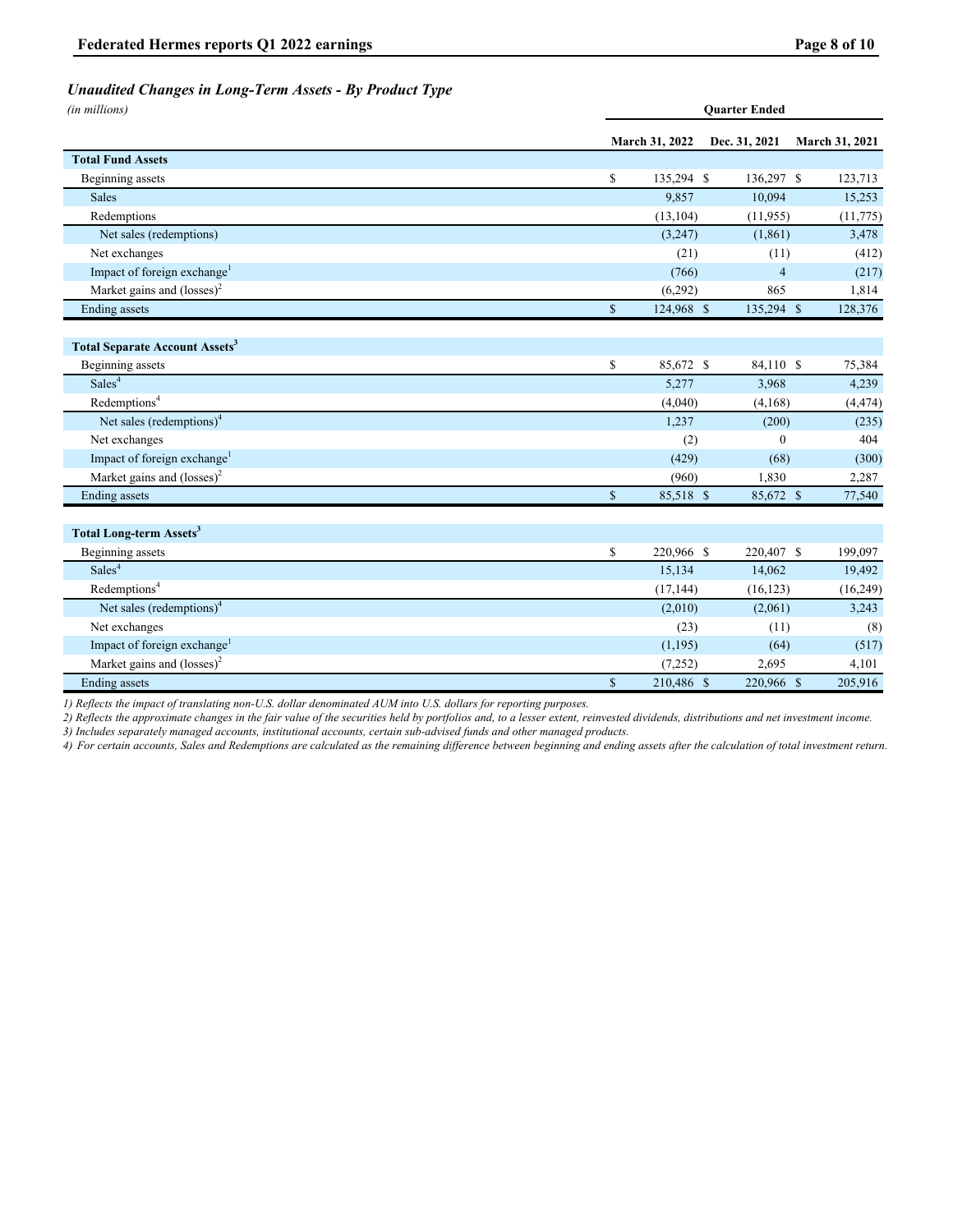# Federated Hermes reports Q1 2022 earnings **Page 9 of 10** Page 9 of 10

| (in millions)                        | <b>March 31, 2022</b> | Dec. 31, 2021 | Sept. 30, 2021 | June 30, 2021 | <b>March 31, 2021</b> |
|--------------------------------------|-----------------------|---------------|----------------|---------------|-----------------------|
| <b>By Asset Class</b>                |                       |               |                |               |                       |
| Equity                               | \$<br>91,676 \$       | 96,716 \$     | 97,425 \$      | 100,506 \$    | 96,170                |
| Fixed-income                         | 92,146                | 97,550        | 97,226         | 90,801        | 86,464                |
| Alternative / private markets        | 23,109                | 22,920        | 22,064         | 20,962        | 19,301                |
| Multi-asset                          | 3,555                 | 3,780         | 3,692          | 3,699         | 3,981                 |
| Total long-term assets               | 210,486               | 220,966       | 220,407        | 215,968       | 205,916               |
| Money market                         | 420,596               | 447,907       | 413,713        | 429,804       | 419,080               |
| <b>Total Managed Assets</b>          | \$<br>631,082 \$      | 668,873 \$    | 634,120 \$     | 645,772 \$    | 624,996               |
|                                      |                       |               |                |               |                       |
| <b>By Product Type</b>               |                       |               |                |               |                       |
| <b>Funds:</b>                        |                       |               |                |               |                       |
| Equity                               | \$<br>51,890 \$       | 57,036 \$     | 58,218 \$      | 59,933 \$     | 56,767                |
| Fixed-income                         | 54,830                | 59,862        | 60,262         | 58,486        | 55,581                |
| Alternative / private markets        | 14,847                | 14,788        | 14,299         | 13,225        | 12,231                |
| Multi-asset                          | 3,401                 | 3,608         | 3,518          | 3,517         | 3,797                 |
| Total long-term assets               | 124,968               | 135,294       | 136,297        | 135,161       | 128,376               |
| Money market                         | 279,514               | 312,834       | 292,311        | 301,971       | 297,182               |
| <b>Total Fund Assets</b>             | \$<br>404,482 \$      | 448,128 \$    | 428,608 \$     | 437,132 \$    | 425,558               |
| <b>Separate Accounts:</b>            |                       |               |                |               |                       |
| Equity                               | \$<br>39,786 \$       | 39,680 \$     | 39,207 \$      | 40,573 \$     | 39,403                |
| Fixed-income                         | 37,316                | 37,688        | 36,964         | 32,315        | 30,883                |
| Alternative / private markets        | 8,262                 | 8,132         | 7,765          | 7,737         | 7,070                 |
| Multi-asset                          | 154                   | 172           | 174            | 182           | 184                   |
| Total long-term assets               | 85,518                | 85,672        | 84,110         | 80,807        | 77,540                |
| Money market                         | 141,082               | 135,073       | 121,402        | 127,833       | 121,898               |
| <b>Total Separate Account Assets</b> | \$<br>226,600 \$      | 220,745 \$    | 205,512 \$     | 208,640 \$    | 199,438               |
| <b>Total Managed Assets</b>          | \$<br>631,082 \$      | 668,873 \$    | 634,120 \$     | 645,772 \$    | 624,996               |